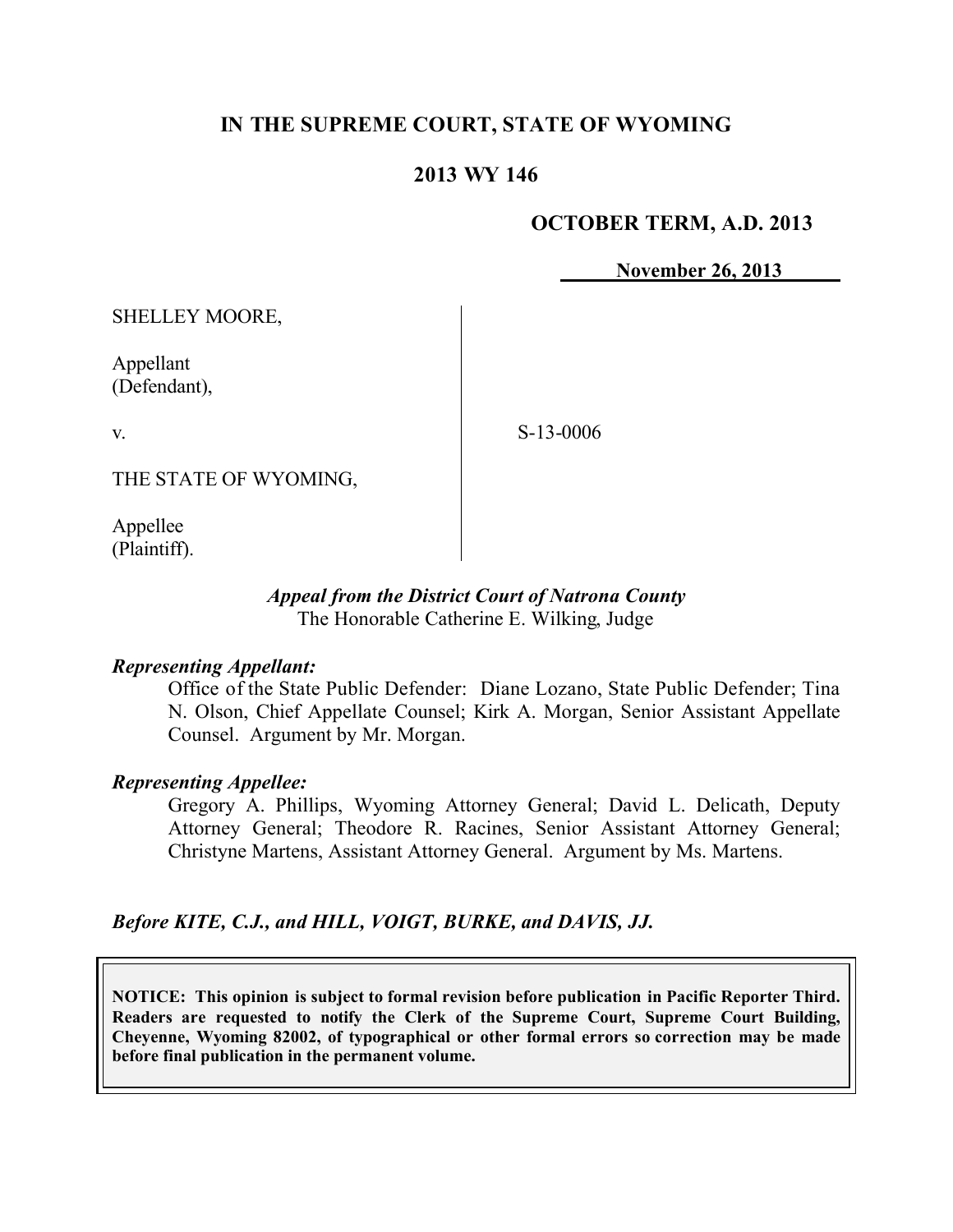## **KITE, Chief Justice.**

[¶1] Shelley Moore was convicted after a jury trial of felony possession of cocaine and misdemeanor possession of marijuana. At trial, he sought to introduce Chauncey Swain's out-of-court statements that the cocaine belonged to him. The district court excluded the statements because they were hearsay and did not meet the requirements for the "statement against interest" exception to the hearsay rule. On appeal, Mr. Moore claims the district court erred by refusing to allow Mr. Swain's statements to be introduced into evidence.

[¶2] We affirm.

 $\overline{a}$ 

## **ISSUE**

[¶3] Mr. Moore presents the following issue on appeal:

Whether the district court abused its discretion when it ruled that Mr. Moore could not present evidence that the other occupant in the vehicle had asserted that the cocaine in the vehicle was his, under W.R.E.  $804(b)(3)^{1}$ .

## **FACTS**

[¶4] On May 25, 2011, Natrona County Sheriff's Deputy Asa Moren stopped a vehicle driven by Mr. Moore because it had crossed the fog line several times. Deputy Moren smelled marijuana when he approached the vehicle. Deputy Sean Ellis, who had responded to Deputy Moren's request for backup, approached the vehicle from the passenger side and observed Mr. Moore reaching for his documentation in the glove box with his left hand, but he could not see Mr. Moore's right hand. As Deputy Ellis spoke with Mr. Swain, the passenger in the vehicle, he saw a "Crown Royal" bag in Mr. Moore's right hand, which he appeared to be trying to conceal between the center console and the driver's seat.

[¶5] Deputy Ellis then went around to the driver's side and removed Mr. Moore from the vehicle. As Mr. Moore got out, a partially burned marijuana blunt cigar fell from his

<sup>&</sup>lt;sup>1</sup> Although he did not articulate a separate issue, Mr. Moore also suggests that his constitutional right to present a defense was violated when Mr. Swain's statements were excluded from evidence and the court erred by "mechanistically" applying the hearsay rule to defeat the ends of justice. Although he cites some general case law stating that principle, he provides no specific analysis of a separate constitutional error. Given the lack of cogent argument and pertinent authority, we decline to consider any constitutional error outside of the hearsay rule analysis. *See, e.g., Sands v. Brown,* 2013 WY 60, ¶ 2 n.1, 301 P.3d 128, 129 n.1 (Wyo. 2013).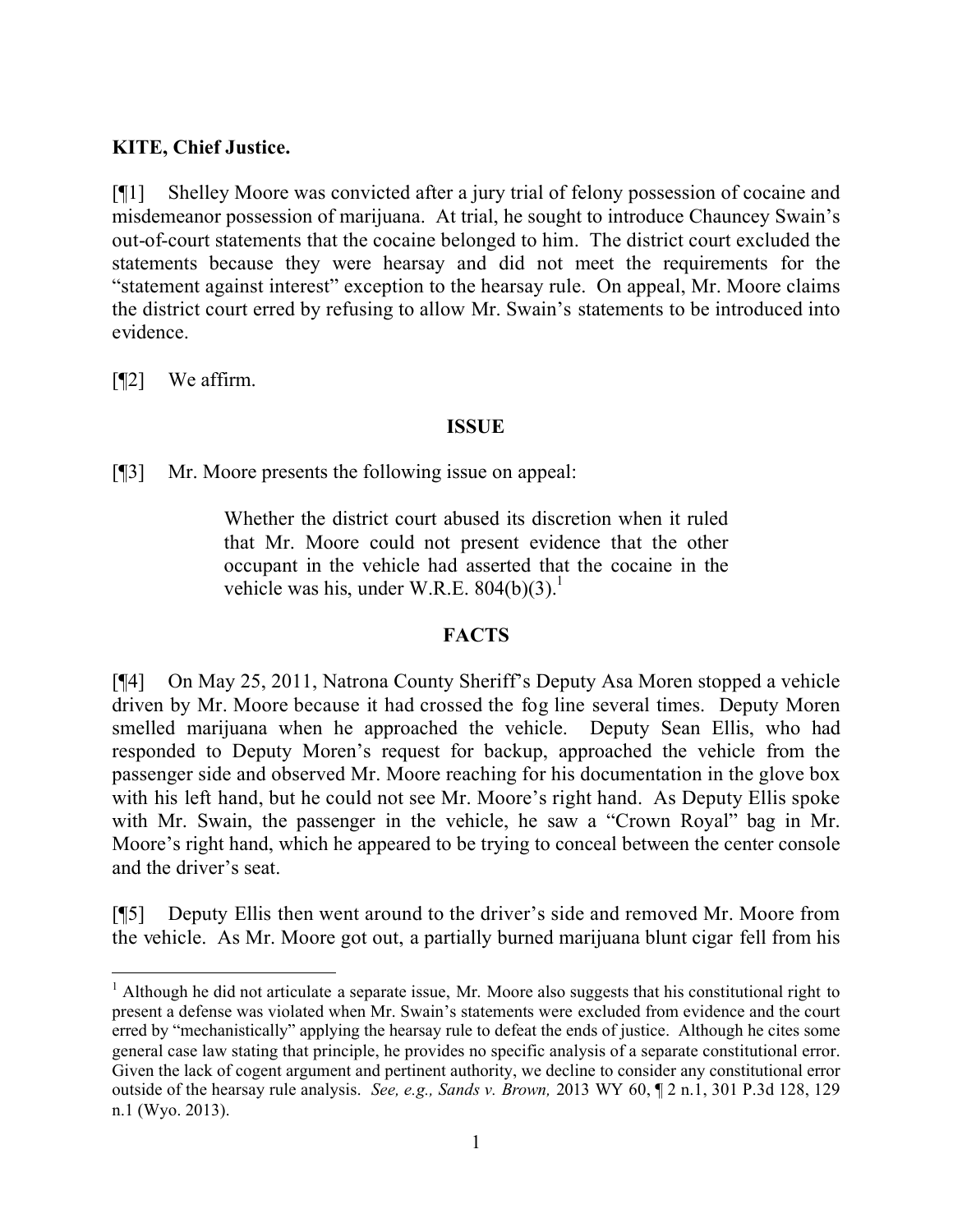lap. Deputy Ellis also removed Mr. Swain from the vehicle and noticed the Crown Royal bag on the passenger side floorboard. The officers found crack cocaine inside the bag.

[¶6] Mr. Moore was charged with felony possession of cocaine and misdemeanor possession of marijuana. Prior to his trial, Mr. Moore's counsel obtained a signed statement from Mr. Swain, declaring the Crown Royal bag and cocaine belonged to him. Mr. Swain also repeated his admission in a recorded telephone conversation with a defense investigator. The State filed a motion in limine seeking exclusion of Mr. Swain's statements as hearsay.

[¶7] The district court reserved ruling on the liminal motion to see whether Mr. Swain would be available to testify at trial. The district court convened a jury trial in July 2012, and Mr. Swain appeared to testify. However, after he conferred with appointed counsel, Mr. Swain elected to exercise his right not to incriminate himself under the Fifth Amendment to the United States Constitution and refused to testify. The district court declared that Mr. Swain was unavailable as a witness and proceeded to determine whether his earlier statements were admissible under the "statement against interest" exception to the hearsay rule set out in W.R.E. 804(b)(3).

[¶8] The district court ruled the statements were against Mr. Swain's interest but lacked corroborating circumstances clearly indicating trustworthiness under Rule 804(b)(3). The court gave particular reasons for its finding of insufficient indicia of trustworthiness, including that Mr. Swain and Mr. Moore were friends so he was not a disinterested witness; Mr. Swain had earlier given statements denying any knowledge of the Crown Royal bag or cocaine; and at the time Mr. Swain gave his statements, he was in Texas and not readily subject to prosecution in Wyoming.

[¶9] The jury found Mr. Moore guilty of both counts, and the district court entered judgment on the jury verdict and sentenced him. Mr. Moore filed a timely notice of appeal to this Court.

## **DISCUSSION**

[¶10] Mr. Moore asserts the district court erred by refusing to allow Mr. Swain's statements to be admitted into evidence. The abuse of discretion standard applies to the question of whether the district court properly ruled on the State's hearsay objection and excluded the evidence. *Bush v. State,* 2008 WY 108, ¶ 20, 193 P.3d 203, 209 (Wyo. 2008). "A trial court abuses its discretion when it could not have reasonably concluded as it did. In this context, 'reasonably' means sound judgment exercised with regard to what is right under the circumstances and without being arbitrary or capricious." *Szymanski v. State,* 2007 WY 139, ¶ 15, 166 P.3d 879, 883 (Wyo. 2007) (citations omitted).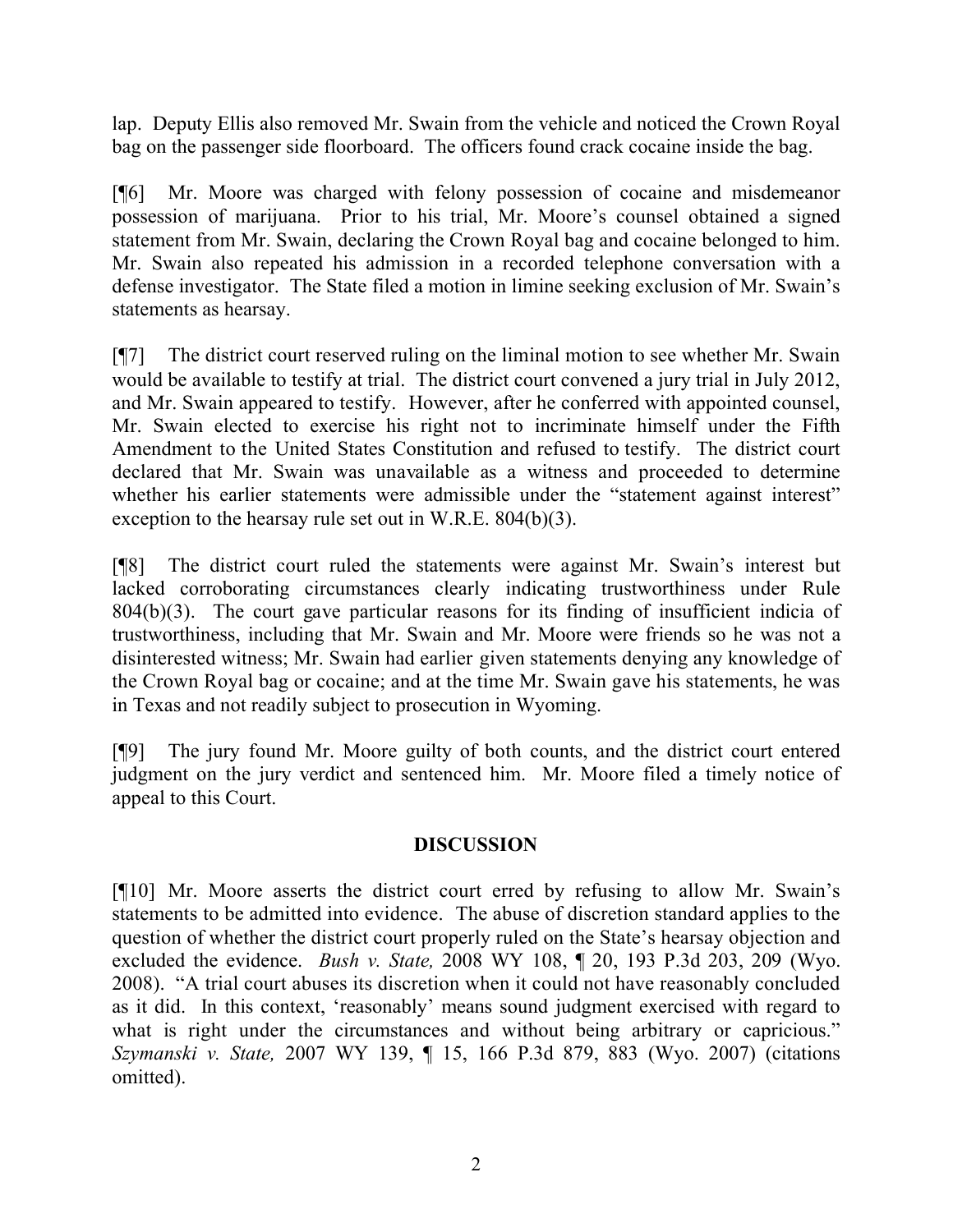[¶11] Hearsay is defined as "a statement, other than one made by the declarant while testifying at the trial or hearing, offered in evidence to prove the truth of the matter asserted." W.R.E. 801(c). Hearsay statements are generally inadmissible because they are made outside of court and, therefore, presumed to be unreliable. W.R.E. 802. *See*  also, *United States v. Hall*, 165 F.3d 1095, 1110 (7<sup>th</sup> Cir. 1999). However, a hearsay statement may be admitted if it falls within one of the recognized exceptions to the hearsay rule making it sufficiently reliable. *Sanders v. State,* 7 P.3d 891, 895 (Wyo. 2000); *Johnson v. State,* 930 P.2d 358, 361-62 (Wyo. 1996). The hearsay exception at issue in this case is W.R.E.  $804(b)(3)$ :

> (b) *Hearsay exceptions*. – The following are not excluded by the hearsay rule if the declarant is unavailable as a witness:

> . . . . (3) Statement Against Interest*.* – A statement which was at the time of its making so far contrary to the declarant's pecuniary or proprietary interest, or so far tended to subject him to civil or criminal liability, or to render invalid a claim by him against another, that a reasonable man in his position would not have made the statement unless he believed it to be true. A statement tending to expose the declarant to criminal liability and offered to exculpate the accused is not admissible unless corroborating circumstances clearly indicate the trustworthiness of the statement.

[¶12] Under the common law, a third party confession to a crime was not admissible into evidence as a declaration against interest. The rationale for the exclusion was the "fear of opening the door to a flood of witnesses testifying falsely to confessions that were never made or testifying truthfully to confessions that were false." 2 McCormick on Evidence § 318 (2013). This exclusion was based on the belief that the declarant likely had a criminal character and his unavailability made perjury easier to accomplish. *Id.* Over the years, courts relaxed the common law rule because it hampered exoneration of the innocent. The modern Rule 804(b)(3), therefore, includes declarations against penal interest as an exception to the hearsay rule. *Id.* However, in recognition of the traditional distrust of such declarations, the rule includes the requirement that the hearsay statement be supported by corroborating circumstances that clearly indicate its trustworthiness. W.R.E. 804(b)(3). *See also, King v. State,* 780 P.2d 943, 950-51 (Wyo. 1989).

[ $[13]$ ] In order to qualify a third party confession for admission under Rule 804(b)(3), the proponent must satisfy three criteria: 1) the declarant must be unavailable as a witness; 2) the statement must be self-inculpatory; and 3) there must be corroborating circumstances clearly indicating the trustworthiness of the statement. *Smith v. State,*  2009 WY 2, ¶ 46, 199 P.3d 1052, 1066 (Wyo. 2009). *See also*, *Brown v. State,* 953 P.2d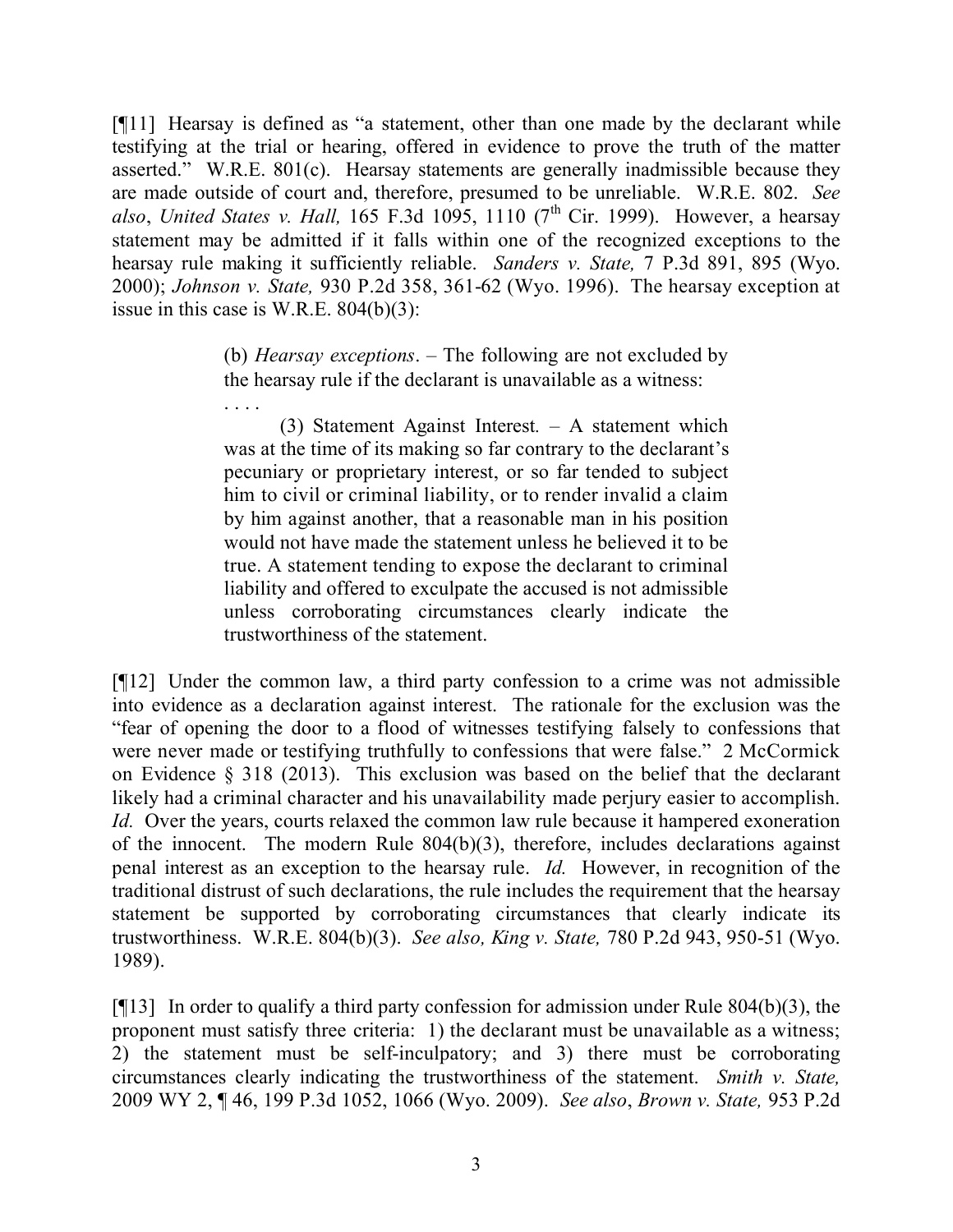1170, 1178 (Wyo. 1998); *United States v. Jackson*, 334 Fed. Appx. 900, 909 (10<sup>th</sup> Cir. 2009). In this case, the State conceded that the first two requirements were satisfied; thus, the dispute focused on whether corroborating circumstances existed which clearly indicated Mr. Swain's statement was trustworthy.

[¶14] The written declaration at issue was dated August 21, 2011, and stated:

I Chaucey [sic] Swain am making a sworn statement regarding the events that took place the night Shelley Moore was arrested. Mr. Moore is being falsely charged with the controlled substance due to the officers not doing their job properly. I was never questioned regarding the crown royal bag or its contents that was found on the passenger floor board.

The bag belonged to myself along with its contents but I was nevered [sic] asked by the officers and was released. There have been a statement [sic] made by myself regarding this evening to an investigator by myself however at this time I need to come forward with honesty.

Mr. Moore did not have any knowledge where the bag came from or the contents. He is being falsely charged and I feel that any punished be bestowed [sic] it should be put on me.

I apologize to the Court however this situation has been a mess from the beginning of the stop.

The statement was signed "Chauncey G. Swain." After Mr. Swain sent the letter, he had a recorded telephone conversation with a defense investigator and again admitted the cocaine belonged to him. Then, on May 23, 2012, he handwrote at the bottom of his written statement: "I agree that I wrote this letter." That statement was signed and notarized.

[¶15] In *Smith,* ¶ 47, 199 P.3d at 1066, we quoted *Johnson,* 930 P.2d at 367-68 as stating the general principles regarding trustworthiness of hearsay statements:

> "Determining the trustworthiness of a hearsay statement involves an evaluation of the corroborating facts which further indicate veracity of the statement, the circumstances and conditions under which the statement was made, the incentive which the declarant may have had to be truthful or untruthful, and any factors contributing to the reliability of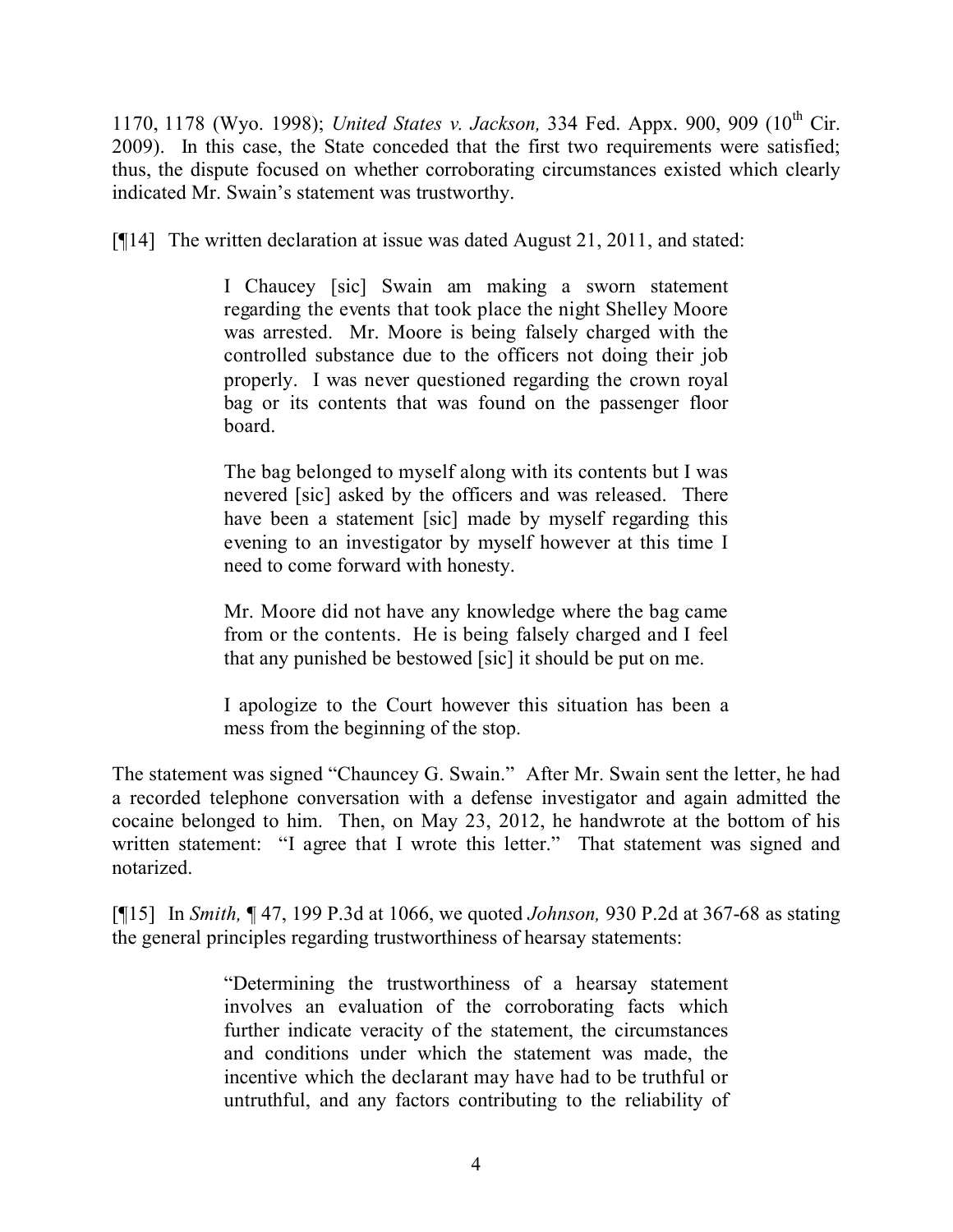the report as related by the witness. *United States v. Bailey,* 581 F.2d 341 (3d Cir.1978). Whether a hearsay statement is sufficiently trustworthy is a matter within the sound discretion of the trial court. *State v. Whyde,* 30 Wash.App. 162, 632 P.2d 913 (1981)."

(some citations omitted).

 $\overline{a}$ 

[¶16] In prior cases, we have discussed specific factors in determining whether there were corroborating circumstances to establish the trustworthiness of out of court statements against interest. In *Smith,* ¶ 49, 199 P.3d at 1067, we affirmed the district court's refusal to allow hearsay statements implicating other persons in a murder because there were no independent facts to support the hearsay statements. *See also*, *Tennant v. State,* 786 P.2d 339, 344 (Wyo. 1990). By contrast, the defendant's own testimony in *Sanders,* 7 P.3d at 896, corroborated a co-defendant's out of court statement, rendering it sufficiently reliable for admission. In *Brown,* 953 P.2d at 1179-80, we found a codefendant's hearsay statements to be admissible because he had not yet been arrested when he began giving his statement and he continued to provide information after he had been given *Miranda* warnings. The co-defendant did not contradict himself and provided details of the crime which would have been difficult to fabricate and were confirmed by the investigation. We also noted there was nothing in the record indicating that the codefendant was attempting to negotiate a plea deal or was promised leniency. *Id.* 

[¶17] Mr. Moore cites federal cases in support of his contention that the district court erred by refusing admission of Mr. Swain's statements. In *United States v. Garcia,* 986 F.2d 1135 ( $7<sup>th</sup>$  Cir. 1993), law enforcement found a large quantity of marijuana in a truck driven by Garcia. Both he and the passenger in the truck were charged with possession with intent to distribute marijuana. The passenger admitted the marijuana belonged to him and Mr. Garcia had no knowledge of it, but he refused to testify at Mr. Garcia's trial. Mr. Garcia sought introduction of the passenger's admission, but the district court found the requirements for admission under  $\overline{F}$ .R.E.  $\overline{804(b)(3)}^2$  were not satisfied. *Id.* at 1136-39.

[¶18] On appeal, the Seventh Circuit concluded the trial court erred by excluding the passenger's hearsay statement under F.R.E. 804(b)(3) because there were sufficient corroborating circumstances to clearly indicate it was trustworthy. *Id.* at 1140-41. The passenger voluntarily gave the statement exculpating Garcia shortly after being advised of his *Miranda* rights and there was nothing in the record suggesting the statement was

<sup>&</sup>lt;sup>2</sup> F.R.E. 804(b)(3) is similar to W.R.E. 804(b)(3) although there are differences in the wording of the two provisions. In any event, the federal courts apply virtually the same test we use to determine the admissibility of hearsay statements under the exception. *See, e.g.*, *Garcia,* 986 F.2d at 1139; *Jackson,*  334 Fed. Appx. at 909; *United States v. Spring,* 80 F.3d 1450, 1460 (10th Cir. 1996).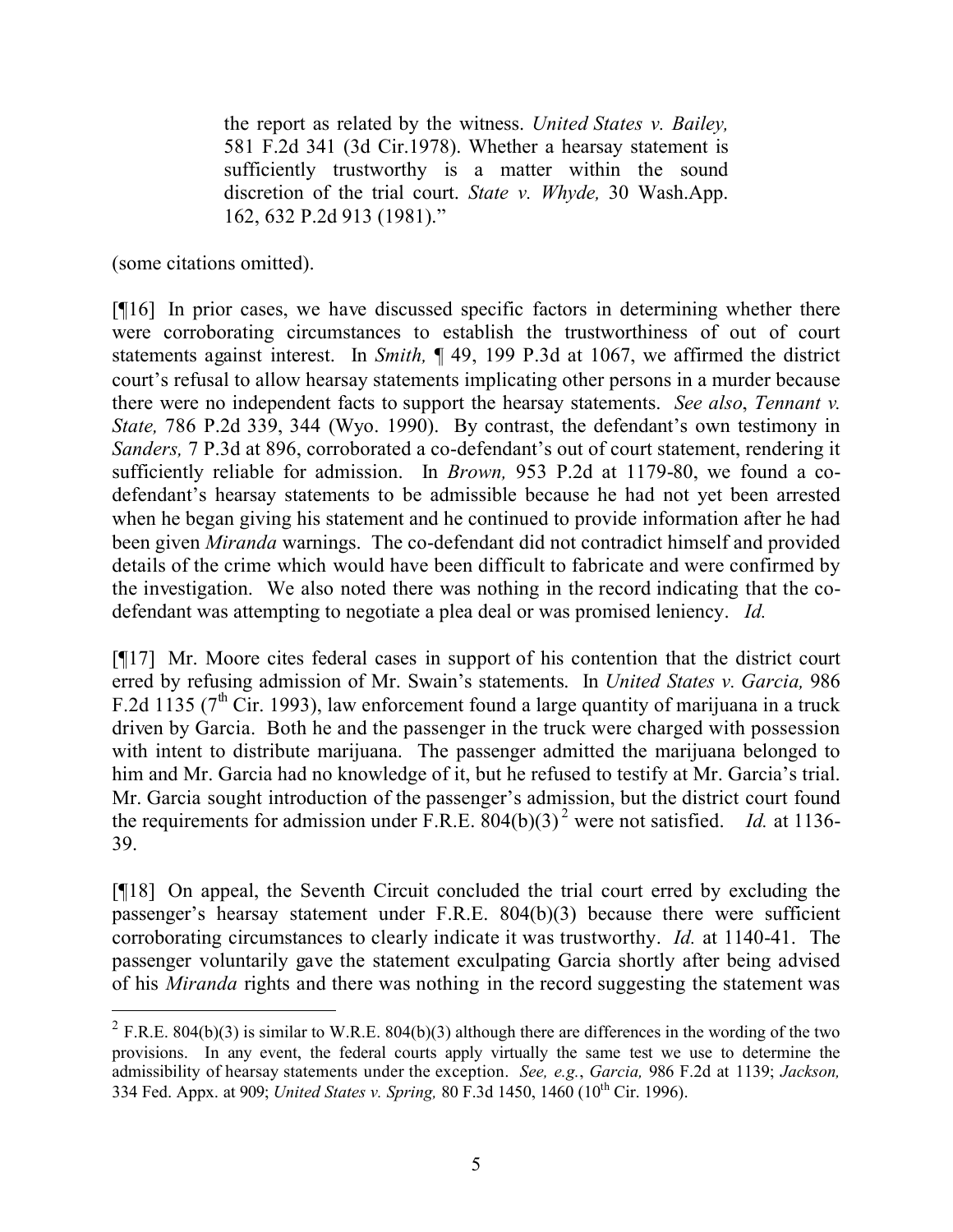made to "curry favor with authorities." *Id.* at 1140 (footnote omitted). He repeated the statement consistently on several occasions. The court also noted there was no evidence that Garcia and the passenger were friends which would have given the passenger a motive to fabricate the statements to benefit Garcia. *Id.* 

[¶19] Mr. Moore also directs us to *United States v. Slaughter*, 891 F.2d 691 (9<sup>th</sup> Cir. 1989) in support of his argument that Mr. Swain's statements should have been admitted under Rule 804(b)(3). In *Slaughter,* the Ninth Circuit ruled the trial court erred by excluding an out of court declaration that the government's informant had used cocaine with the declarant and the defendant. The court found that the requirements of the test for statements against interest were satisfied and the defendant had been denied the opportunity to present evidence of his asserted defense of entrapment. Of particular interest to the case at bar, the Ninth Circuit found the hearsay statement was corroborated by the defendant's testimony. *Id.* at 698.

[¶20] We conclude the district court properly exercised its discretion when it denied admission of Mr. Swain's statements in this case. The factors cited by the district court in support of its ruling were appropriate in light of the relevant case law. Mr. Moore and Mr. Swain were friends, which, unlike the passenger in *Garcia, supra,* gave Mr. Swain a motive to lie. Unlike in *Brown* and *Garcia,* Mr. Swain had given prior statements to law enforcement and defense counsel denying knowledge of the Crown Royal bag and cocaine. Mr. Swain's earlier statements were inconsistent with his later admissions and were made closer to the time of the incident. The fact that Mr. Swain did appear at Mr. Moore's trial, apparently prepared to testify that the cocaine was his, weighed in favor of the veracity of his statements; however, as the district court noted, the fact that Mr. Swain was not in Wyoming and immediately subject to prosecution when he provided the selfinculpatory statements weighed against its trustworthiness.

[¶21] The record also reveals other indications the statements were unreliable. Mr. Swain declared that the officers never questioned him about the Crown Royal bag or its contents. The State introduced Deputy Ellis' report which calls that statement into serious doubt. The report stated in relevant part:

> Deputy Ellis asked Swain if he knew anything about the black and yellow Crown Royal bag. Swain denied any knowledge of the bag, and stated to Deputy Ellis [that] Moore had thrown the bag across the interior of the car with his right hand as Deputy Ellis moved around the car to Moore's side.

In addition, Deputy Ellis testified that he witnessed the bag in Mr. Moore's hand and Mr. Moore attempted to conceal it between the center console and driver's seat, which further discredits Mr. Swain's later statements that Mr. Moore knew nothing about the bag or its contents. Finally, Mr. Swain provided no independent facts which would have been